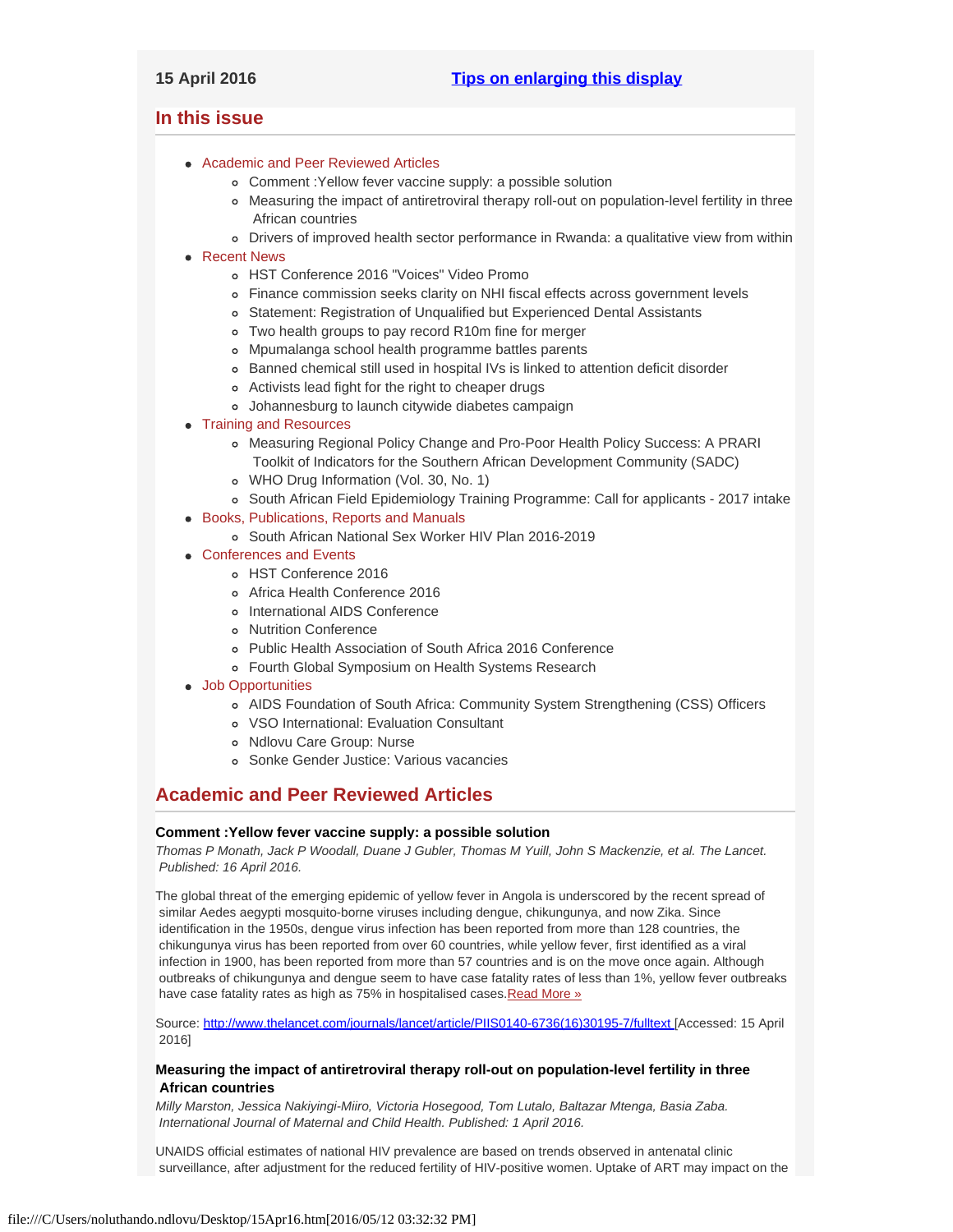fertility of HIV-positive women, implying a need to re-estimate the adjustment factors used in these calculations. We analyse the effect of antiretroviral therapy (ART) provision on population-level fertility in Southern and East Africa, comparing trends in HIV-infected women against the secular trends observed in uninfected women[.Read](http://journals.plos.org/plosone/article?id=10.1371/journal.pone.0151877&utm_source=AVAC%20Email%20Updates&utm_campaign=b780302a72-1_April_2016_VOLUME_17_ISSUE_134_1_2016&utm_medium=email&utm_term=0_6fd730be57-b780302a72-137796265)  [More »](http://journals.plos.org/plosone/article?id=10.1371/journal.pone.0151877&utm_source=AVAC%20Email%20Updates&utm_campaign=b780302a72-1_April_2016_VOLUME_17_ISSUE_134_1_2016&utm_medium=email&utm_term=0_6fd730be57-b780302a72-137796265)

Source: [http://journals.plos.org/plosone/article?](http://journals.plos.org/plosone/article?id=10.1371/journal.pone.0151877&utm_source=AVAC%20Email%20Updates&utm_campaign=b780302a72-1_April_2016_VOLUME_17_ISSUE_134_1_2016&utm_medium=email&utm_term=0_6fd730be57-b780302a72-137796265)[Accessed: 15 April 2016]

#### <span id="page-1-0"></span>**Drivers of improved health sector performance in Rwanda: a qualitative view from within**

*Cary Spisak, Lindsay Morgan, Rena Eichler, James Rosen, Brian Serumaga, Angela Wanga. Global Health: Science and Practice. Published: 2 March 2016*

Public health commodity supply chains are typically weak in low-income countries, partly because they have many disparate yet interdependent functions and components. Approaches to strengthening supply chains in such settings have often fallen short-they address technical weaknesses, but not the incentives that motivate staff to perform better. Read More »

Source:<http://www.ghspjournal.org/content/4/1/165.full.pdf+html>[Accessed: 15 April 2016]

**[back to top](#page-0-3)**

# <span id="page-1-1"></span>**Recent News**

#### **HST Conference 2016 "Voices" Video Promo**

*Health Systems Trust. Published: 15 April 2016.*

HST Conference delegates share their thoughts on the topical issues, speakers and discussions which will feature at the Health Systems Conference 2016 taking place from 4 - 6 May in Gauteng. Read More »

Source:<https://www.youtube.com/watch?v=9Uae84qa1oM&feature=youtu.be>[Accessed: 15 April 2016]

#### **[back to top](#page-0-3)**

# <span id="page-1-2"></span>**Finance commission seeks clarity on NHI fiscal effects across government levels**

*BDlive. Published: 6 April 2016.*

The Finance and Fiscal Commission (FFC) told Parliament on Wednesday that it expects to meet Health Minister Aaron Motsoaledi shortly to discuss the effect of the National Health Insurance (NHI) white paper on intergovernmental fiscal relations. Read More »

Source: [http://www.bdlive.co.za/national/health/2016/04/06/](http://www.bdlive.co.za/national/health/2016/04/06/finance-commission-seeks-clarity-on-nhi-fiscal-effects-across-government-levels) [Accessed: 15 April 2016]

#### **[back to top](#page-0-3)**

# <span id="page-1-3"></span>**Statement: Registration of Unqualified but Experienced Dental Assistants**

*Health-e News. Published: 31 March 2016.*

The Health Professions Council of South Africa (HPCSA) has submitted recommendations to Minister of Health Dr Aaron Motsoaledi regarding the registration of dental assistants[.Read More »](http://www.hst.org.za/news/statement-registration-unqualified-experienced-dental-assistants)

Source: [http://www.health-e.org.za/2016/03/31/](http://www.health-e.org.za/2016/03/31/release-registration-of-unqualified-but-experienced-dental-assistants/)[Accessed: 15 April 2016]

#### **[back to top](#page-0-3)**

#### <span id="page-1-4"></span>**Two health groups to pay record R10m fine for merger**

*BDlive. Published: 8 April 2016.*

JSE-listed private hospital group Life Healthcare and Joint Medical Holdings (JMH) have agreed to pay the competition authorities a record R10m fine for failing to notify the Competition Commission of their merger[.Read](http://www.hst.org.za/news/two-health-groups-pay-record-r10m-fine)  [More »](http://www.hst.org.za/news/two-health-groups-pay-record-r10m-fine)

Source: [http://www.bdlive.co.za/business/healthcare/2016/04/08/two-health](http://www.bdlive.co.za/business/healthcare/2016/04/08/two-health-groups-to-pay-record-r10m-fine-for-merger)[Accessed: 15 April 2016]

# **[back to top](#page-0-3)**

#### <span id="page-1-5"></span>**Mpumalanga school health programme battles parents**

*Health-e News. Published: 7 April 2016.*

The Mpumalanga Department of Health is looking to take school health services to more of the province's children, but parents and budgets may stand in its way[.Read More »](http://www.hst.org.za/news/mpumalanga-school-health-programme-battles-parents)

Source: [http://www.health-e.org.za/2016/04/07/mpumalanga-school](http://www.health-e.org.za/2016/04/07/mpumalanga-school-health-programme-battles-parents-budgets/)[Accessed: 15 April 2016]

**[back to top](#page-0-3)**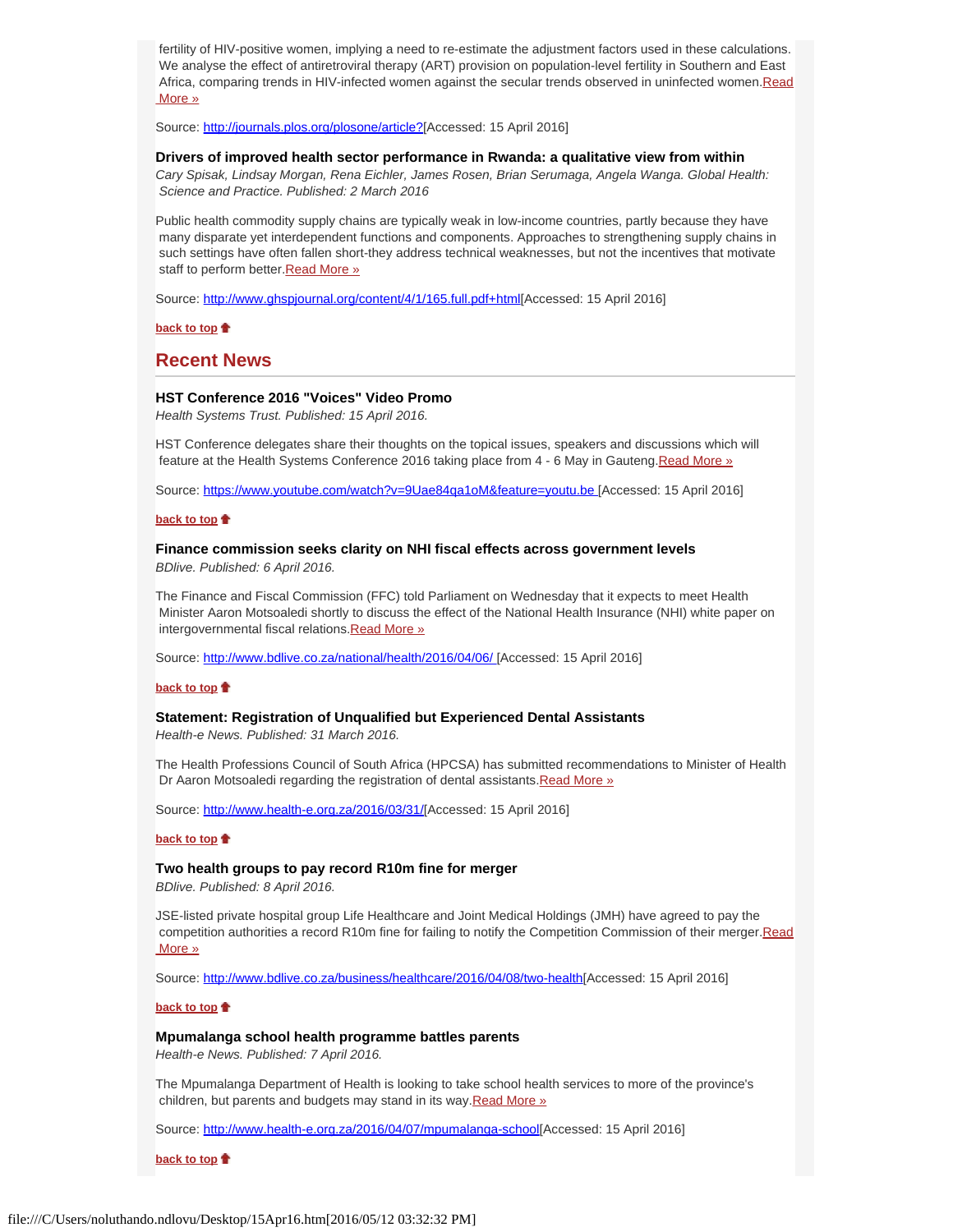# **Banned chemical still used in hospital IVs is linked to attention deficit disorder**

*Washington Post. Published: 6 April 2016.*

A chemical used to make plastic IV tubes and catheters has been linked to attention deficit disorder in children who received treatment for a serious illness, according to a new study. Read More »

Source: [https://www.washingtonpost.com/news/to-your-health/](https://www.washingtonpost.com/news/to-your-health/wp/2016/04/06/attention-deficit-disorder-linked-to-iv-tubes-used-with-critically-ill-children/)[Accessed: 15 April 2016]

#### **[back to top](#page-0-3)**

# **Activists lead fight for the right to cheaper drugs**

*Bhekisisa. Published: 12 April 2016.*

There is a big move afoot to alert SADC members to the concessions on intellectual property rights that they can take advantage of Read More »

Source: [http://bhekisisa.org/article/](http://bhekisisa.org/article/2016-04-07-activists-lead-fight-for-the-right-to-cheaper-drugs)[Accessed: 15 April 2016]

#### **[back to top](#page-0-3)**

### **Johannesburg to launch citywide diabetes campaign**

*Health-e News. Published: 14 April 2016.*

In search of jobs and a better life, droves of South Africans are flocking to the country's cities but a switch to city living could come at a deadly price. Poor patients without access to a refrigerator may struggle to store lifesaving insulin injections at the right temperature, says City of Johannesburg's Executive Director of Public Health Dr Refik Bismilla. Read More »

Source:<http://www.health-e.org.za/2016/04/14/johannesburg-launch-citywide-diabetes-campaign/>[Accessed: 15 April 2016]

**[back to top](#page-0-3)**

# **Training and Resources**

# **Measuring Regional Policy Change and Pro-Poor Health Policy Success: A PRARI Toolkit of Indicators for the Southern African Development Community (SADC)**

*PRARI. Published: 15 December 2015. URL: [http://www.hst.org.za/publications/measuring-regional-policy](http://www.hst.org.za/publications/measuring-regional-policy-change-and-pro-poor-health-policy-success-prari-toolkit-indic)*

This toolkit is the culmination of the work conducted for the chapter on indicator development in the Poverty Reduction and Regional Integration (PRARI) project led by Professor Nicola Yeates at The Open University (UK). The two-year project studies the regional institutional practices and methods of regional policy formation that are conducive to the emergence of embedded pro-poor health strategies, and what national, regional and international actors can do to promote these policies.

#### **[back to top](#page-0-3)**

#### **WHO Drug information (Vol. 30, No. 1)**

*WHO. Published: 24 March 2016. URL:<http://www.hst.org.za/publications/who-drug-information-vol-30-no-1>*

WHO Drug Information provides an overview of topics of current relevance relating to drug development and regulation. The first issue for 2016 opens with a \*Concept paper for comment\* which proposes a risk assessment strategy and aspects to consider when evaluating whether an essential medicine can be manufactured locally in low- and middle-income countries with little or no current pharmaceutical manufacturing presence.

#### **[back to top](#page-0-3)**

#### <span id="page-2-0"></span>**South African Field Epidemiology Training Programme: Call for applicants - 2017 intake**

*Closing date: 30 June 2016 Email: [safeltp@nicd.ac.za, GloriaMo@nicd.ac.za , or carlr@nicd.ac.za](file:///C/Users/noluthando.ndlovu/Desktop/safeltp@nicd.ac.za,  GloriaMo@nicd.ac.za , or carlr@nicd.ac.za)*

The SAFETP is requesting applications for the incoming 2017 class from qualified health professionals with an interest in public health and commitment to public service.

### **[back to top](#page-0-3)**

<span id="page-2-1"></span>**Books, Publications, Reports and Manuals**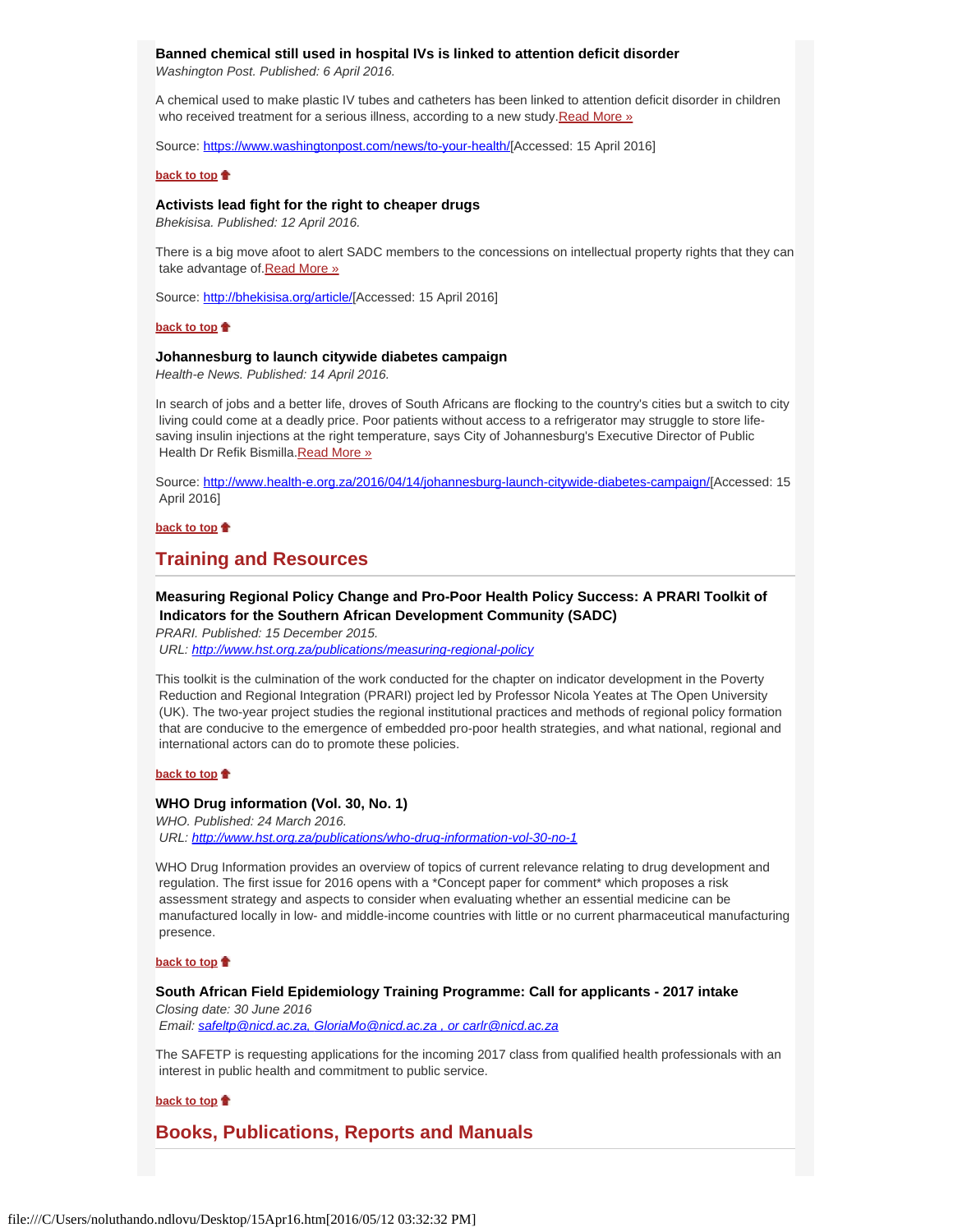# <span id="page-3-0"></span>**South African National Sex Worker HIV Plan 2016-2019**

*SANAC. Published: 2016.*

Sex workers have not received the same attention as the general population in our country response to HIV, tuberculosis (TB) and Sexually Transmitted Infections (STIs). A number of recent studies have shown that the sex worker community is at a substantially elevated risk of HIV and that prevalence rates in this community are among the highest in the world. Read More »

#### **[back to top](#page-0-3)**

# <span id="page-3-1"></span>**Conferences and Events**

# **HST Conference 2016**

*When: 4-6 May 2016 Venue: Birchwood Conference Centre, Boksburg, Gauteng URL: [http://www.hstconference2016.org.za](http://www.hstconference2016.org.za/)*

Health Systems Trust (HST) is hosting a conference from 4-6 May 2016 at the Birchwood Conference Centre, Boksburg, Gauteng. Under the banner of *Strengthened health systems for sustainable development: sharing, supporting, synergising*, the event is designed to advance the global public health agenda in improving health outcomes.

### **[back to top](#page-0-3)**

### **Africa Health Conference 2016**

*When: 8 - 12 June 2016 Gallagher Convention Centre, Midrand, South Africa URL:<http://www.africahealthexhibition.com/home/>*

 *Africa Health is the continent's largest healthcare exhibition and is a leading platform for the industry to meet, learn and do business. The exhibition takes place from 8 -10 June 2016 at the Gallagher Centre, Johannesburg, and will attract more than 7,000 healthcare professionals and host 500 of the world's leading healthcare suppliers, manufacturers and service providers.*

#### **[back to top](#page-0-3)**

#### **International AIDS Conference**

*When: 18-22 July 2016 Venue: International Convention Centre, Durban, South Africa URL:<http://www.aids2016.org/>*

 The International AIDS Conference is the premier gathering for those working in the field of HIV, as well as policy makers, persons living with HIV and other individuals committed to ending the pandemic. It is a chance to assess where we are, evaluate recent scientific developments and lessons learnt, and collectively chart a course forward

#### **[back to top](#page-0-3)**

#### **Nutrition Conference**

*When: 30 Aug 2016 - 2 Sept 2016 Venue: Cape Town URL:<http://www.wncapetown2016.com/>*

 We take this opportunity to welcome you to World Nutrition Cape Town 2016, the 2nd edition of the World Public Health Nutrition Association's World Nutrition Congress, which is co-hosted by the University of the Western Cape in Cape Town, South Africa. This congress is taking place at a time of unprecedented challenges in population nutrition. The Global South is experiencing a rapid 'nutrition transition', where an increasing number of Southern countries are faced with a 'double burden' of malnutrition, with persisting high levels of chronic undernutrition and escalating rates of overweight and obesity, with their accompanying diseases. In the high-income countries, the obesity epidemic is well-established and increasingly affecting the poorest communities.

## **[back to top](#page-0-3)**

# **Public Health Association of South Africa 2016 Conference**

*When: 19 - 22 September 2016 Venue: East London Convention Centre email: [deon.salomo@mrc.ac.za](file:///C/Users/noluthando.ndlovu/Desktop/deon.salomo@mrc.ac.za)*

 The International AIDS Conference is the premier gathering for those working in the field of HIV, as well as policy makers, persons living with HIV and other individuals committed to ending the pandemic. It is a chance to